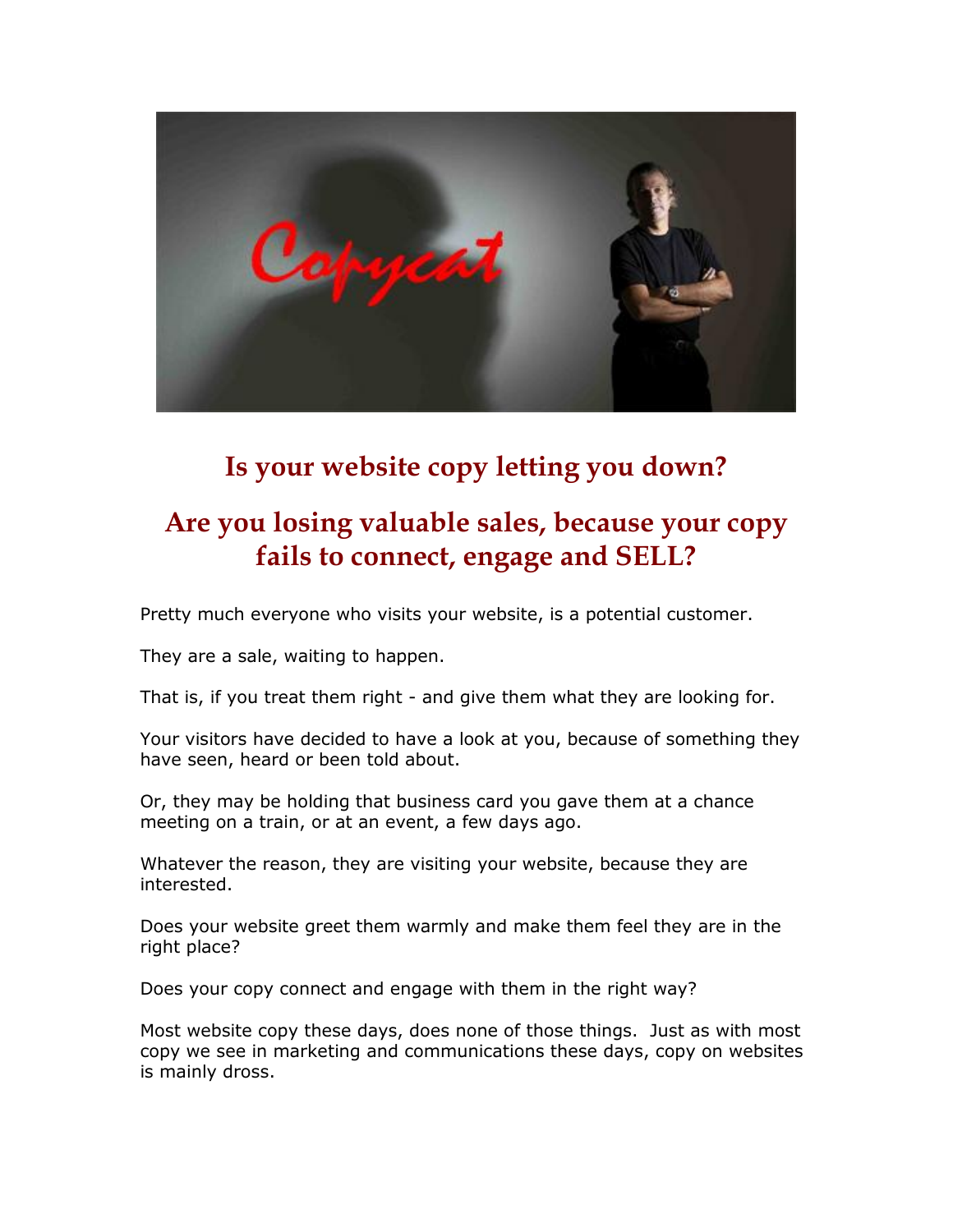Companies spend fortunes with so-called experts, to get an all-singing, all-dancing website – and then accept poor – or at best, workmanlike copy, as part of the package.

They then spend thousands - millions sometimes - on promotional activity in a wide selection of media, all geared to drive people to their website. And when people get there, they are not engaged - and they leave.

It is quite astonishing to me, I have to say.

Your website can't sell a prospect as well as your top salesman could, faceto-face, but it should come pretty damn close.

Does your website copy do that?

You can have the most stunning layout, the most appealing shade of background colour, the easiest navigation bars in the history of the world but if your copy isn"t on the money - your website is going to underperform and eventually disappear without trace.

You can invest in all the latest trends and devices to drive people to your website, but if your copy doesn"t connect and engage, then you are flushing your money down the pan.

And your job, more than likely.

Words do the selling, remember? How many times does it have to be said, before it registers?

## **Let me tell you this. Copywriting techniques that sell offline, will sell online too.**

Surprised? Why would you be?

Whether traditional or digital, selling is all about *communication*. You can't sell anything to anyone, unless you can correctly communicate the benefits of your products or service, in the most effective way.

It seems to me that everything we hear about these days, is traffic. Traffic, they tell us, is the key to online success. People spend fortunes on it.

Total tosh. They key to online success is sales. Without sales, you die.

You can have great advertising, an effective off and online strategy and generate significant traffic from everywhere, but if your website copy can't engage and interest your visitors when they get there, they will leave.

And they'll probably never come back.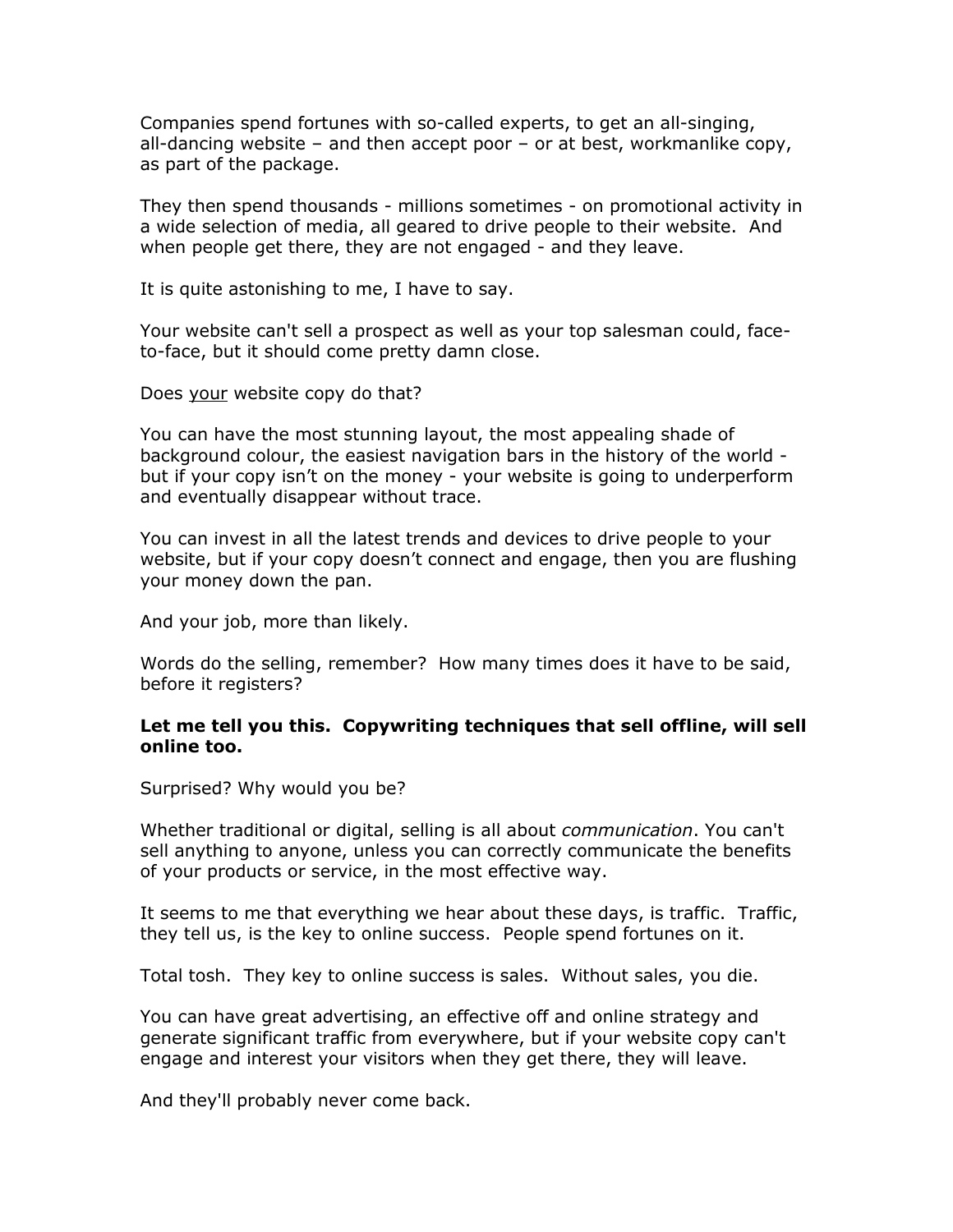This reminds me of a great piece of advice I got from the greatest retail direct marketer of all time - Murray Raphel. Over dinner one night in London many years ago, he came out with this gem.

*"Never make the story, bigger than the store".*

*"I have seen loads of companies running great promotions, promising this, that and the other",* Murray told me. *"Promotions that excited people. Yet, when they got to the store, the experience was nothing like that which was promised.*

*So, they left without spending a dime".*

*"What's more, they shared their disappointment with many others, effectively damaging the company even further".*

The same thing is happening today, with websites.

If you're honest, is it happening with yours? Does your website disappoint, because your copy isn't good enough? If it does, here's some valuable advice.

The first thing you need to do, is realise that the power of copy is just as important online as it is off it. So you need the very best, if your website is to deliver for you.

The *very* best.

This means that if you give your vital copy brief to your website designers and specialists, or your local (or in-house) nerdy anorak, you should be certified and taken away by the men in white coats.

Because, it's a racing certainty they"ll screw up. And the reason is very simple.

These dorks can"t write good copy. It's impossible. They don't know how.

What's more, they are useless at spelling and haven't got the faintest idea about punctuation. Giving them the copy brief, will put you in hospital with a stress-related illness.

Using your media agency for web copy is likely to end up in tears, too. They are used to writing 'telling' copy, not 'selling' copy.

And 'telling' copy is useless in a selling situation.

So, if you want your website to deliver more sales, then give your website copy briefs to someone who really understands how copy works.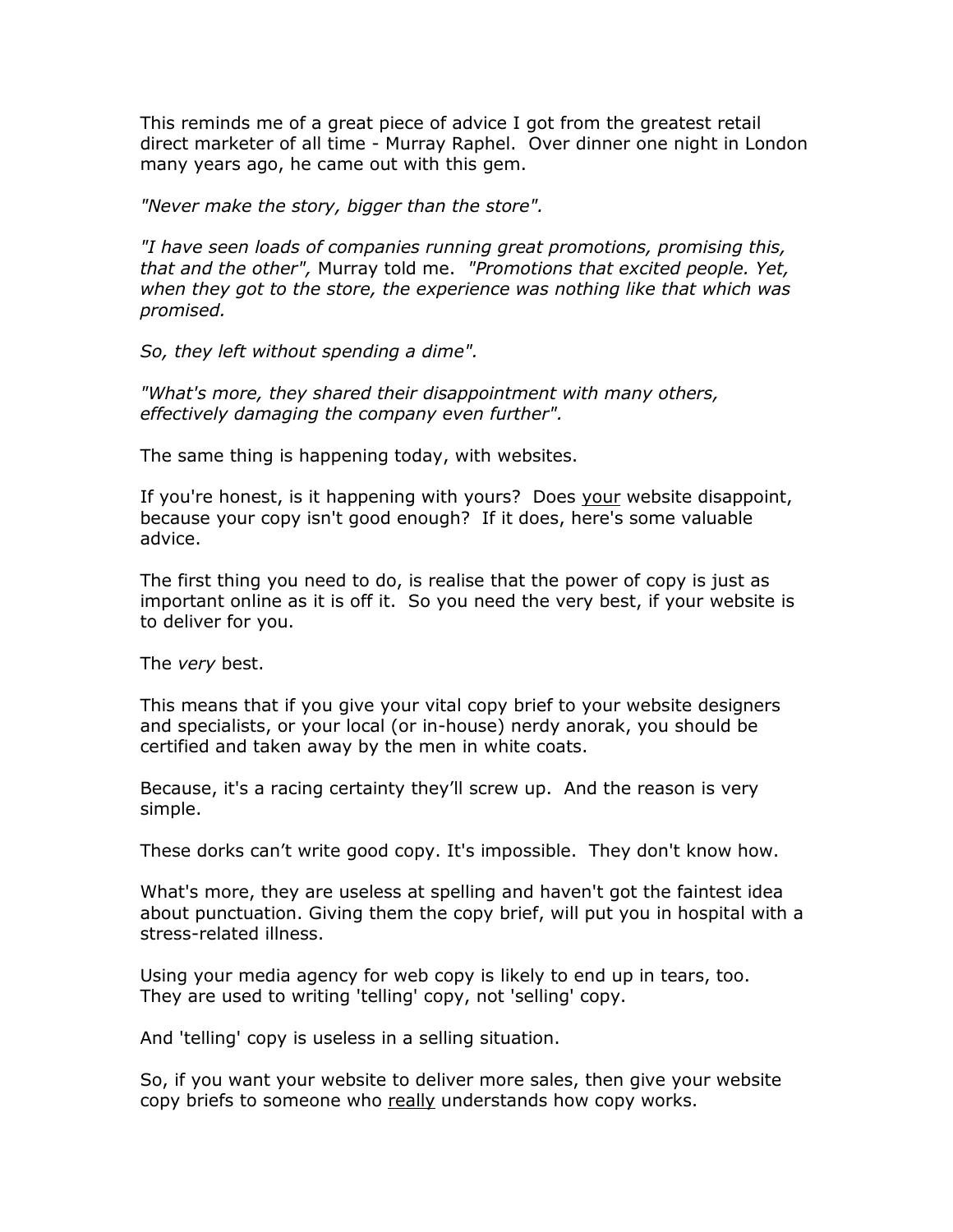Preferably someone with a direct marketing pedigree.

An individual who has had to SELL for a living. Someone, as David Ogilvy used to say*, "who has tasted blood".*

When you do, you will find your copy will work much more effectively and sales will start to increase.

You will turn curious browsers, into lucrative business and sales.

Would you like to know how you could achieve that?

You do it by using the right words, in the right way. By doing this, you will have achieved the first goal. You will have made your website welcoming, warm, attractive and relevant.

Your visitor will feel they are in the right place. And that's a really good start. But, never forget - the sales message is paramount. This means your copy has to SELL.

Use all the proven copywriting techniques I have been writing about in this column for decades. They are all on my website. Just look around and you'll find what you need.

## **Remember - what works offline, will pretty much work online.**

Note the similarities here, to proven offline disciplines.

## *1. Make it easy to read and understand. Use simple words.*

Use simple, concise, easy to understand words and you"ll do much better than if you try to be clever and intellectual. Your copy isn't written as an artistic endeavour. It is written to build your business.

Use words that the reader doesn't know or understand - and that reader will hate you, not buy from you.

Fonts should be a tad larger, sentences and paragraphs short, sharp and to the point. You have to connect.

Long unbroken blocks of rambling copy are unattractive and will not engage the reader.

And space should be used sensibly, because reading on the web can be difficult.

Use bold text to help make your copy more scannable, but use it judiciously. If you make everything bold, it defeats the purpose.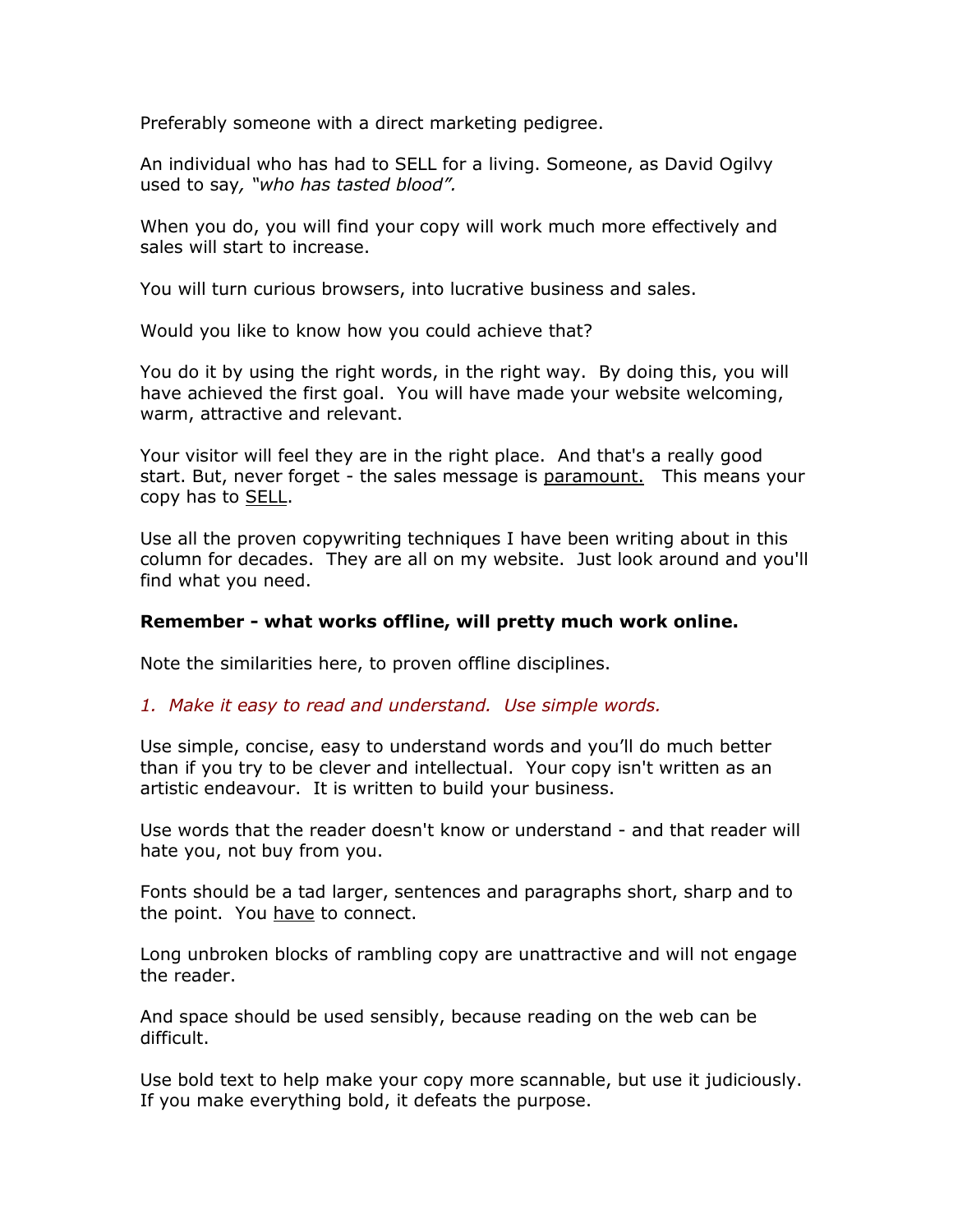In my experience, emboldened text tends to work better than italicised text when you need emphasis on web pages.

*2. Reading habits are a little different on the web. Make sure you cater for this.*

The visitor wants information. Make it easy for them to get it.

Computer screens just don't make comfortable reading platforms. So, concentrate on making it easy for people to scan pages. Break copy up with subheads and headers and well-considered spacing.

Most people just scan, initially. They don"t read left to right. They dart all over the place, looking for clues to content.

Make it easy for them to find it  $-$  and then deliver what they are looking for, in the clearest way possible. Use punctuation *effectively*.

## *3. Long copy or short copy? It's not long or short. It's interesting or uninteresting.*

Because the problems of reading from a computer screen are well known, far too many companies fall into the trap of skimping on content.

In a lot of cases, this can be a fatal mistake.

When long copy is required, don"t be frightened of it. To sell your product or service, use as much copy as is necessary. Remember, the longer they keep reading, the more chance you have of them buying from you.

Keep them reading by making the content "flow". You can help this also, by using link words and phrases at the start of new paragraphs, such as ''What's more', 'Better still', 'And' and 'But', which link the paragraphs seamlessly, keeping the copy flowing - and the reader reading.

Your prospect needs as much detailed information as possible to provide the reassurance that they are making the right decision. If they are interested in what you have to offer, they will stay as long as it takes, to get what they are looking for.

## *4. Restrict your use of reversed-out copy*

This is one of the most worrying trends. It's everywhere.

Creatives don't seem to know that reversed-out copy reduces readership, by as much as 60%. So, why would you do it?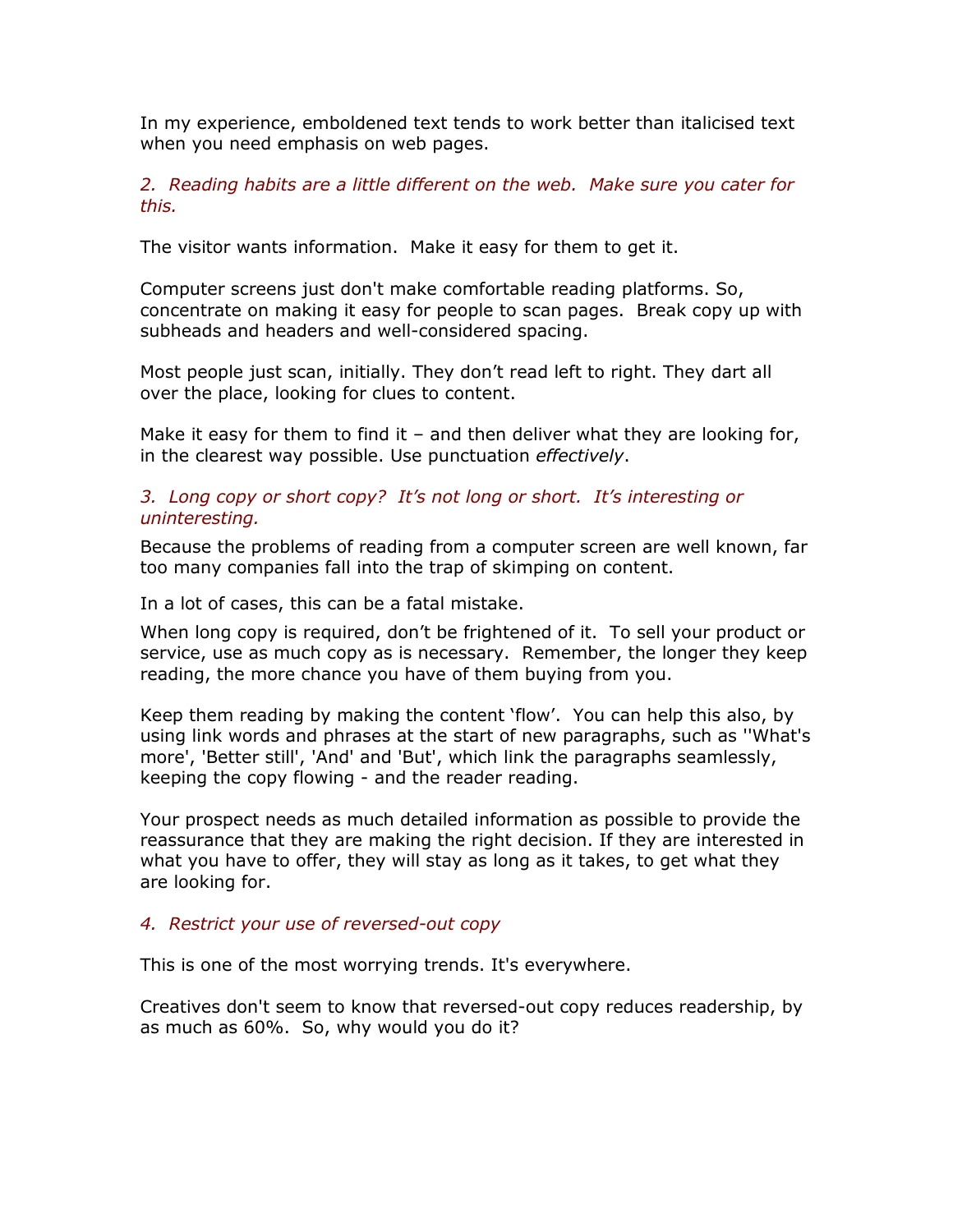I see so many websites these days, with copy set over a coloured background (black is very popular). It is daunting to read in print media and even more so on the screen.

Most people won't bother. So your important sales message will not be read.

Be warned.

## *5. The importance of AIDCA*

As with any sales opportunity, you have to *structure* your message delivery. Just like the successful salesmen used to do, way back when.

The copy element of your website is where the real action is. Text attracts more attention than graphics.

This is where you hold the attention of your audience, create interest, generate desire, tell them why they should buy from you and then give them clear and easy instructions on how to do exactly that.

AIDCA. Attention, Interest, Desire, Conviction and Action. Exactly the same sequence as in a DM letter, email or ad.

A sequence that will never change, until the world stops turning.

## *6. Be specific and be believable*

Today, people are sceptical. They don"t believe anything anymore.

If your offer is so good, it appears a bit dubious - and your copy, at any time, gives any cause for doubt, then the visitor will stop reading and leave.

The same thing happens in any selling copy.

So, it's important that your copy has the *ring of truth*. This is achieved by your copywriter understanding words and choosing the correct ones at the right time.

Words that are descriptive and positive.

So, there you are. Proof if any was needed, that copywriting techniques that sell offline, will sell online too.

But, before I conclude, an article about writing for websites wouldn"t be complete without mentioning the dreaded SEO, because this subject has reached almost mystical status in certain circles.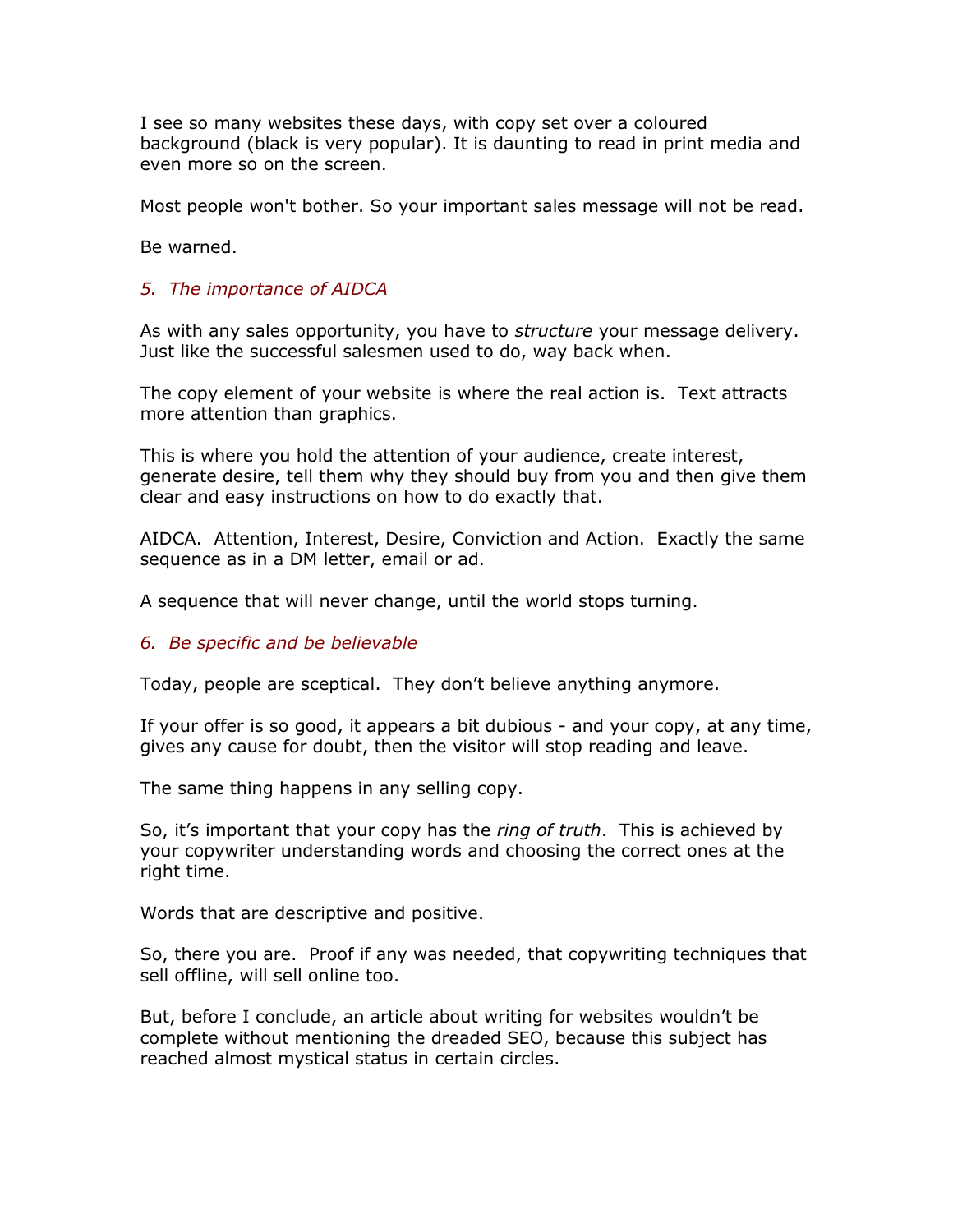To give it its full name, **search engine optimisation** is the technique of writing copy text on a web page in such a way that it reads well for the spiders.

This can result in the site enjoying a higher ranking in the search engines for the targeted search terms.

SEO is "manufactured" copy aimed to attract a particular audience. But, it"s not those potential prospects, customers or clients at all, staggeringly – but the spiders.

These are those shadowy figures that get turned on to your particular subject or discipline, by reading copy that has the right number of relevant phrases and words in any block of copy, that they find important.

The spiders review web pages and if they like what they see, they rate the page highly, which in turn drives traffic to the site. I think we can all understand the logic there.

But there's a BIG problem with this. And it's as big as it gets...

Companies are now placing more importance on this "manufactured" copy, than on the "real" copy that does the selling. I have seen so many sites recently, where copy is clearly written for the spiders - not for human beings.

So, when real people visit the site, they are confronted with copy that's so unattractive and unappealing, so lacking in the killer elements, it fails to connect.

So, the visitor leaves and will never return. It's barmy...

The spiders love you. But real people don"t. It"s total lunacy in my book.

A knowledgeable copywriter will give you copy that sells to real people, but also will embrace the benefits of SEO for the spiders.

It's not difficult. It's just an approach.

But, emotional selling copy to humans, comes first. Manufactured copy for spiders comes second.

*Every* time.

Let me tell you something. Most web copy that I have seen in the last few years, clearly written by an "SEO professional", is appalling. It doesn't sell anywhere near hard enough. But how can it?

It's manufactured.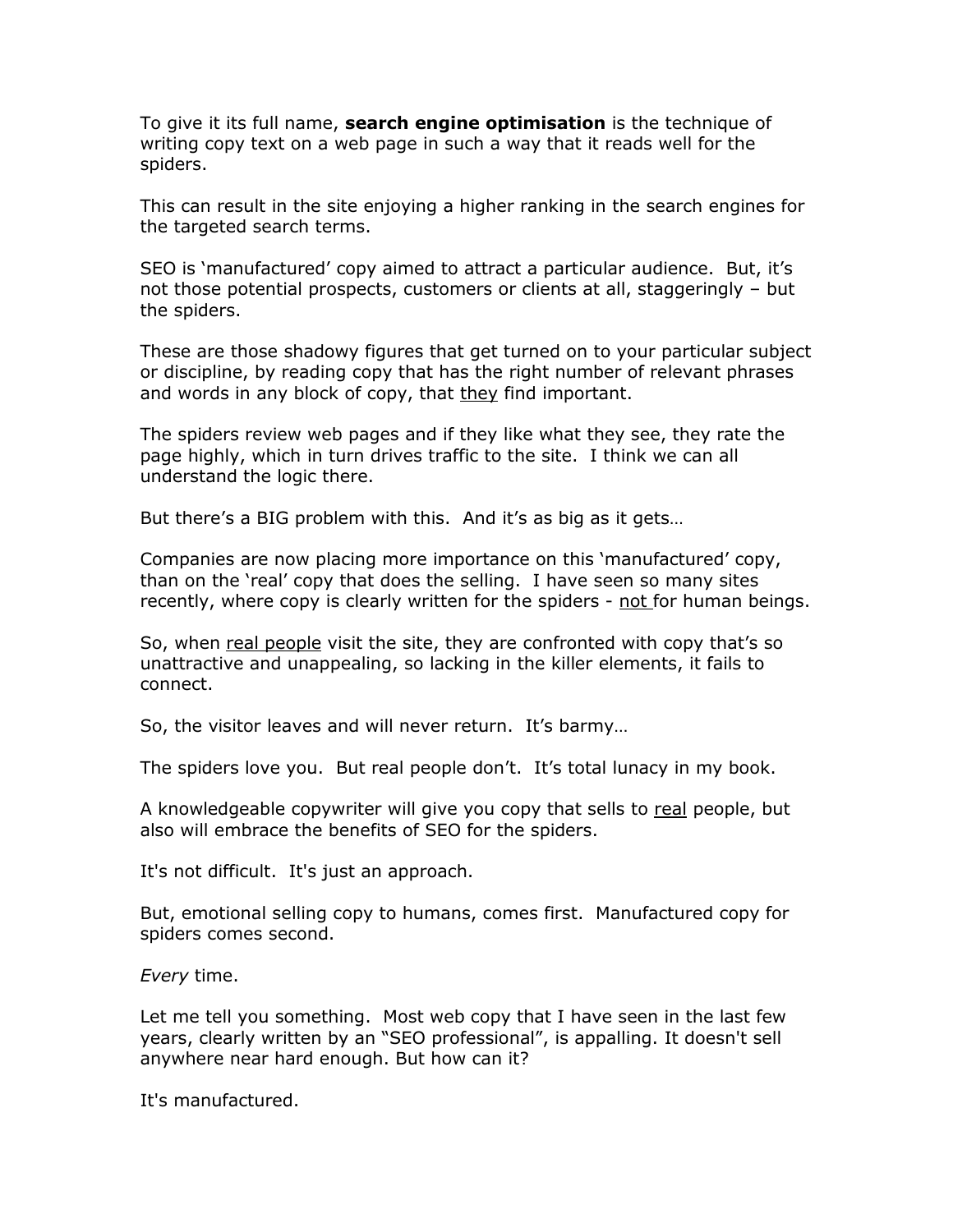Wooden.

Hopeless.

I"ve been in DM for over 31 years. I"ve been writing cutting-edge copy for the best part of that time. I know what is needed *technically* and *emotionally* in copy terms, to get a prospect hooked - in any medium.

Every word is a *weapon* to me, when I'm writing selling copy. Every comma, dash and dot is a calculated decision. I write that way for a reason.

Because it *delivers.*

It connects and engages. It convinces. It produces interest, response and orders.

#### **It SELLS.**

I would never ALLOW my finely crafted copy to be diluted and defaced by a SEO copywriter who is only interested in spiders.

Who the bloody hell are they anyway? Spiders do not place business.

People do.

And real people do not get turned on by manufactured copy.

And they never will.

If you want to sell more through your website, your copy HAS to communicate *effectively*. It HAS to SELL…

Nothing is more important. *Nothing…*

## **Don't forget. Copywriting techniques that sell off-line, will sell online too…**

…believe it, because it"s true…

Keep the faith